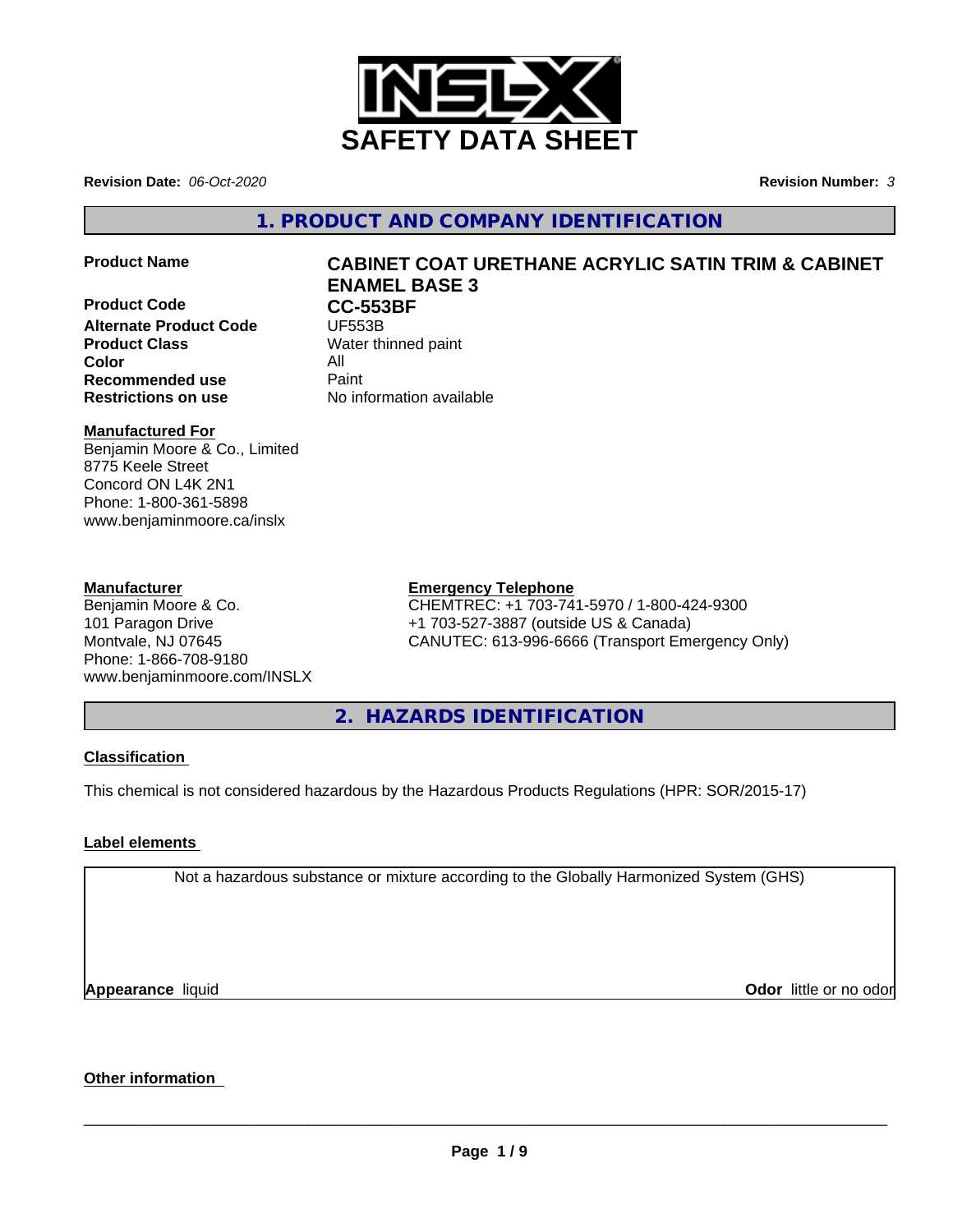No information available

 **WARNING:** This product contains isothiazolinone compounds at levels of <0.1%. These substances are biocides commonly found in most paints and a variety of personal care products as a preservative. Certain individuals may be sensitive or allergic to these substances, even at low levels.

# **3. COMPOSITION INFORMATION ON COMPONENTS**

| <b>Chemical name</b> | <b>CAS No.</b> | Weight-%       | Hazardous Material<br>Information Review Act date exemption granted<br>registry number<br>(HMIRA registry $#$ ) | Date HMIRA filed and<br>(if applicable) |
|----------------------|----------------|----------------|-----------------------------------------------------------------------------------------------------------------|-----------------------------------------|
| Kaolin               | 1332-58-7      | $3 - 7%$       |                                                                                                                 |                                         |
| Titanium dioxide     | 13463-67-7     | - 5%           |                                                                                                                 |                                         |
| Ammonia              | 7664-41-7      | $0.1 - 0.25\%$ |                                                                                                                 |                                         |

\*The exact percentage (concentration) of composition has been withheld as a trade secret

# **4. FIRST AID MEASURES**

| <b>General Advice</b>                  | No hazards which require special first aid measures.                                                     |
|----------------------------------------|----------------------------------------------------------------------------------------------------------|
| <b>Eye Contact</b>                     | Rinse thoroughly with plenty of water for at least 15<br>minutes and consult a physician.                |
| <b>Skin Contact</b>                    | Wash off immediately with soap and plenty of water while<br>removing all contaminated clothes and shoes. |
| <b>Inhalation</b>                      | Move to fresh air. If symptoms persist, call a physician.                                                |
| Ingestion                              | Clean mouth with water and afterwards drink plenty of<br>water. Consult a physician if necessary.        |
| <b>Most Important Symptoms/Effects</b> | None known.                                                                                              |
| <b>Notes To Physician</b>              | Treat symptomatically.                                                                                   |
|                                        | 5. FIRE-FIGHTING MEASURES                                                                                |

| <b>Suitable Extinguishing Media</b>                   | Use extinguishing measures that are appropriate to local<br>circumstances and the surrounding environment.                                   |
|-------------------------------------------------------|----------------------------------------------------------------------------------------------------------------------------------------------|
| Protective equipment and precautions for firefighters | As in any fire, wear self-contained breathing apparatus<br>pressure-demand, MSHA/NIOSH (approved or equivalent)<br>and full protective gear. |
| <b>Specific Hazards Arising From The Chemical</b>     | Closed containers may rupture if exposed to fire or<br>extreme heat.                                                                         |
| Sensitivity to mechanical impact                      | No                                                                                                                                           |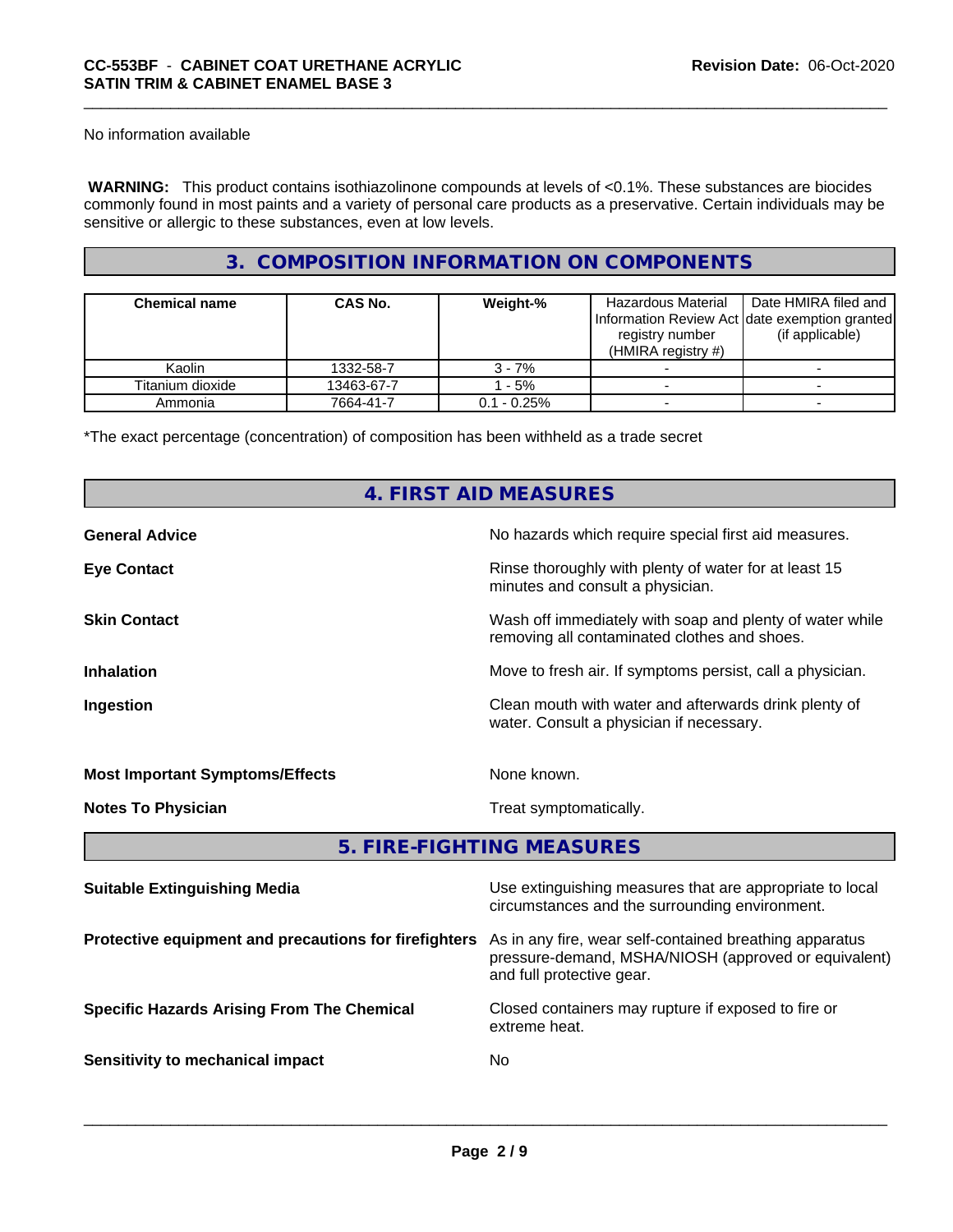| Sensitivity to static discharge                                                  |                        | No                                                 |                                |
|----------------------------------------------------------------------------------|------------------------|----------------------------------------------------|--------------------------------|
| <b>Flash Point Data</b><br>Flash point (°F)<br>Flash Point (°C)<br><b>Method</b> |                        | Not applicable<br>Not applicable<br>Not applicable |                                |
| <b>Flammability Limits In Air</b>                                                |                        |                                                    |                                |
| Lower flammability limit:<br><b>Upper flammability limit:</b>                    |                        | Not applicable<br>Not applicable                   |                                |
| <b>NFPA</b><br>Health: 1                                                         | <b>Flammability: 0</b> | <b>Instability: 0</b>                              | <b>Special: Not Applicable</b> |

# **NFPA Legend**

- 0 Not Hazardous
- 1 Slightly
- 2 Moderate
- 3 High
- 4 Severe

*The ratings assigned are only suggested ratings, the contractor/employer has ultimate responsibilities for NFPA ratings where this system is used.*

*Additional information regarding the NFPA rating system is available from the National Fire Protection Agency (NFPA) at www.nfpa.org.*

# **6. ACCIDENTAL RELEASE MEASURES**

**Personal Precautions Precautions** Avoid contact with skin, eyes and clothing. Ensure adequate ventilation.

**Other Information Other Information Prevent further leakage or spillage if safe to do so.** 

**Environmental precautions** See Section 12 for additional Ecological Information.

**Methods for Cleaning Up Example 20 Soak** up with inert absorbent material. Sweep up and shovel into suitable containers for disposal.

vapors, spray mists or sanding dust. In case of insufficient

**7. HANDLING AND STORAGE**

**Handling Avoid contact with skin, eyes and clothing. Avoid breathing Handling Avoid breathing** 

**Storage Keep container tightly closed.** Keep out of the reach of children.

ventilation, wear suitable respiratory equipment.

**Incompatible Materials Incompatible Materials No information available** 

 $\overline{\phantom{a}}$  ,  $\overline{\phantom{a}}$  ,  $\overline{\phantom{a}}$  ,  $\overline{\phantom{a}}$  ,  $\overline{\phantom{a}}$  ,  $\overline{\phantom{a}}$  ,  $\overline{\phantom{a}}$  ,  $\overline{\phantom{a}}$  ,  $\overline{\phantom{a}}$  ,  $\overline{\phantom{a}}$  ,  $\overline{\phantom{a}}$  ,  $\overline{\phantom{a}}$  ,  $\overline{\phantom{a}}$  ,  $\overline{\phantom{a}}$  ,  $\overline{\phantom{a}}$  ,  $\overline{\phantom{a}}$ 

**8. EXPOSURE CONTROLS/PERSONAL PROTECTION**

**Exposure Limits**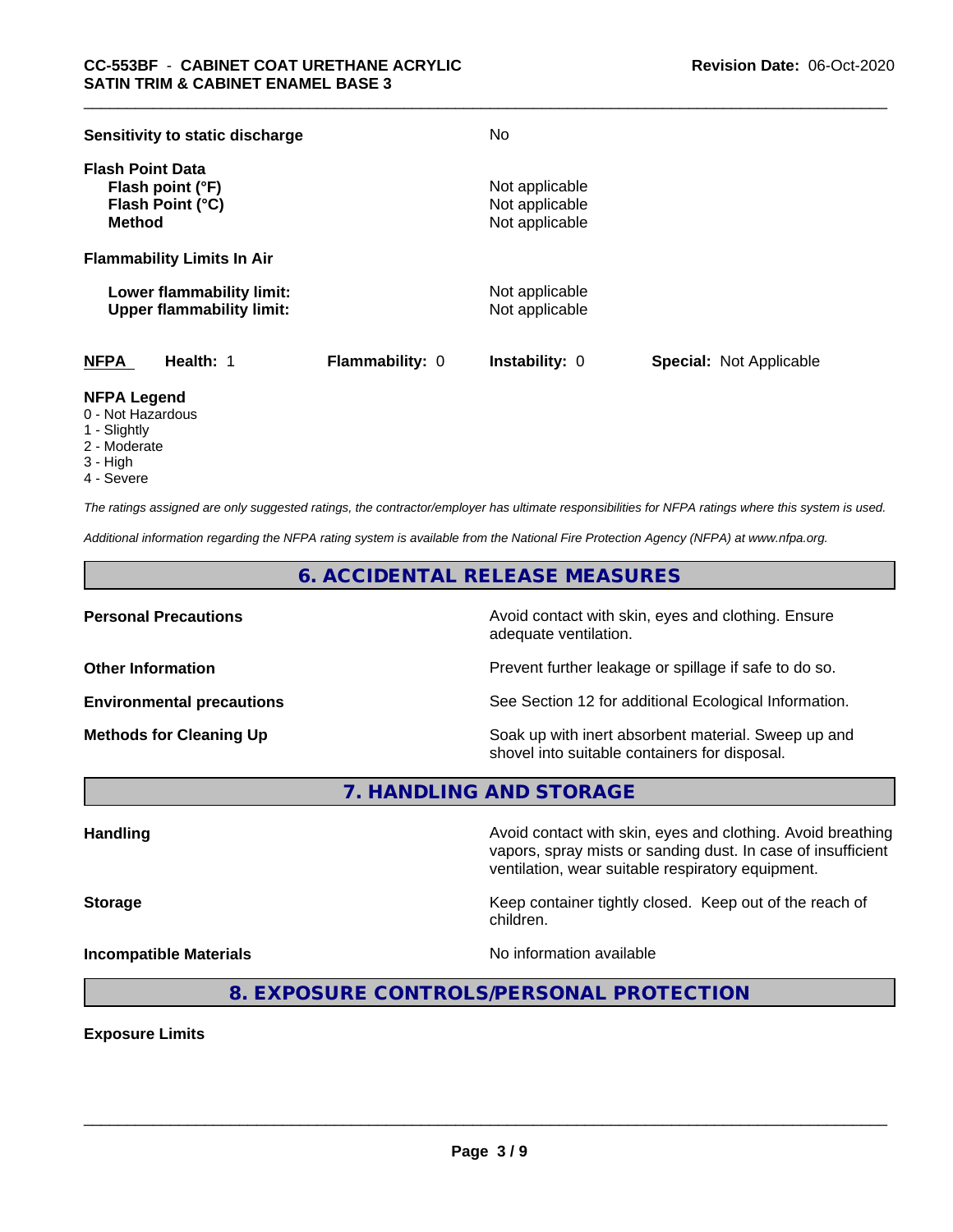| <b>Chemical name</b> | <b>ACGIH TLV</b>         | <b>Alberta</b>                | <b>British Columbia</b>     | <b>Ontario</b>           | Quebec                        |
|----------------------|--------------------------|-------------------------------|-----------------------------|--------------------------|-------------------------------|
| Kaolin               | TWA: $2 \text{ mg/m}^3$  | $2 \text{ mg/m}^3$ - TWA      | $2 \text{mq/m}^3$ - TWA     | $2 \text{ mg/m}^3$ - TWA | $5 \text{ mg/m}^3$ - TWAEV    |
|                      | particulate matter       |                               |                             |                          |                               |
|                      | containing no            |                               |                             |                          |                               |
|                      | asbestos and <1%         |                               |                             |                          |                               |
|                      | crystalline silica,      |                               |                             |                          |                               |
|                      | respirable particulate   |                               |                             |                          |                               |
|                      | matter                   |                               |                             |                          |                               |
| Titanium dioxide     | TWA: $10 \text{ mg/m}^3$ | 10 mg/m $3 - TWA$             | 10 mg/m $3$ - TWA           | 10 mg/m $3$ - TWA        | $10 \text{ mg/m}^3$ - TWAEV   |
|                      |                          |                               | $3$ mg/m <sup>3</sup> - TWA |                          |                               |
| Ammonia              | STEL: 35 ppm             | 25 ppm - TWA                  | 25 ppm - TWA                | 25 ppm - TWA             | 25 ppm - TWAEV                |
|                      | TWA: 25 ppm              | $17 \text{ mg/m}^3$ - TWA     | 35 ppm - STEL               | 35 ppm - STEL            | $17 \text{ mg/m}^3$ - TWAEV   |
|                      |                          | 35 ppm - STEL                 |                             |                          | 35 ppm - STEV                 |
|                      |                          | $24$ mg/m <sup>3</sup> - STEL |                             |                          | $24$ mg/m <sup>3</sup> - STEV |

#### **Legend**

ACGIH - American Conference of Governmental Industrial Hygienists Alberta - Alberta Occupational Exposure Limits British Columbia - British Columbia Occupational Exposure Limits

Ontario - Ontario Occupational Exposure Limits

Quebec - Quebec Occupational Exposure Limits

N/E - Not established

#### **Personal Protective Equipment**

**Engineering Measures Ensure** Ensure adequate ventilation, especially in confined areas.

**Eye/Face Protection Safety glasses with side-shields. Skin Protection Protection Protective gloves and impervious clothing. Respiratory Protection In case of insufficient ventilation wear suitable respiratory** equipment.

**Hygiene Measures Avoid contact with skin, eyes and clothing. Remove and Avoid contact with skin, eyes and clothing. Remove and Avoid contact with skin, eyes and clothing. Remove and** wash contaminated clothing before re-use. Wash thoroughly after handling.

# **9. PHYSICAL AND CHEMICAL PROPERTIES**

**Appearance** liquid **Odor** little or no odor **Odor Threshold** No information available **Density (lbs/gal)** 9.0 - 9.4 **Specific Gravity** 1.08 - 1.12 **pH**<br>
Viscosity (cps) The Contract of the Contract of the Viscosity (cps) and Viscosity (cps) **Solubility(ies)** No information available **Water solubility** No information available **Evaporation Rate Evaporation Rate No information available Vapor pressure** No information available **No information** available **Vapor density No information available No information available Wt. % Solids** 35 - 45 **Vol. % Solids** 30 - 40 **Wt. % Volatiles** 55 - 65 **Vol. % Volatiles** 60 - 70 **VOC Regulatory Limit (g/L)** < 50 **Boiling Point (°F)** 212 **Boiling Point (°C)** 100 **Freezing point (°F)** 32

**Viscosity (cps)** No information available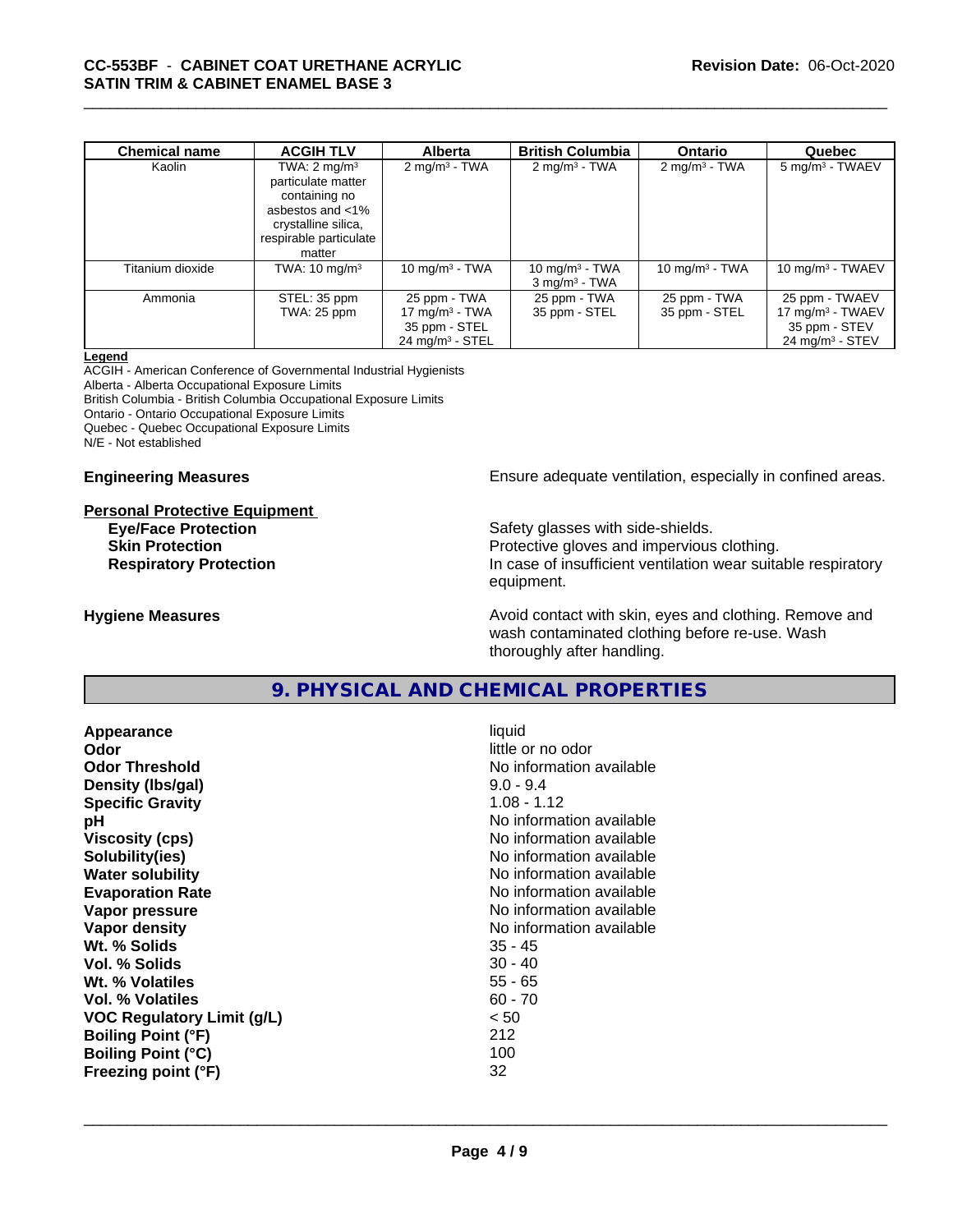**Freezing Point (°C)**<br> **Flash point (°F)**<br> **Flash point (°F)**<br> **Point (°F)**<br> **Point (°F)**<br> **Point District (°F)**<br> **Point District (°F)**<br> **Point District (°F) Flash point (°F)**<br> **Flash Point (°C)**<br> **Flash Point (°C)**<br> **C Flash Point (°C) Method** Not applicable<br> **Flammability (solid, gas)** Not applicable Not applicable **Flammability (solid, gas)** Not applicable Not applicable<br>
Upper flammability limit: Not applicable **Upper flammability limit: Lower flammability limit:**<br> **Autoignition Temperature (°F)** Not applicable available **Autoignition Temperature (°F)**<br> **Autoignition Temperature (°C)** No information available **Autoignition Temperature (°C) Decomposition Temperature (°F)** No information available **Decomposition Temperature (°C)** No information available<br> **Partition coefficient Partition available** 

**No information available** 

# **10. STABILITY AND REACTIVITY**

| <b>Reactivity</b>                         | Not Applicable                           |
|-------------------------------------------|------------------------------------------|
| <b>Chemical Stability</b>                 | Stable under normal conditions.          |
| <b>Conditions to avoid</b>                | Prevent from freezing.                   |
| <b>Incompatible Materials</b>             | No materials to be especially mentioned. |
| <b>Hazardous Decomposition Products</b>   | None under normal use.                   |
| <b>Possibility of hazardous reactions</b> | None under normal conditions of use.     |

# **11. TOXICOLOGICAL INFORMATION**

### **Product Information Information on likely routes of exposure**

**Principal Routes of Exposure Exposure** Eye contact, skin contact and inhalation.

**Acute Toxicity** 

**Product Information Information No information available** 

# **Symptoms related to the physical,chemical and toxicological characteristics**

**Symptoms** No information available

 $\overline{\phantom{a}}$  ,  $\overline{\phantom{a}}$  ,  $\overline{\phantom{a}}$  ,  $\overline{\phantom{a}}$  ,  $\overline{\phantom{a}}$  ,  $\overline{\phantom{a}}$  ,  $\overline{\phantom{a}}$  ,  $\overline{\phantom{a}}$  ,  $\overline{\phantom{a}}$  ,  $\overline{\phantom{a}}$  ,  $\overline{\phantom{a}}$  ,  $\overline{\phantom{a}}$  ,  $\overline{\phantom{a}}$  ,  $\overline{\phantom{a}}$  ,  $\overline{\phantom{a}}$  ,  $\overline{\phantom{a}}$ 

### **Delayed and immediate effects as well as chronic effects from short and long-term exposure**

**Eye contact** May cause slight irritation **New York Contact Skin contact** Substance may cause slight skin irritation. Prolonged or repeated contact may dry skin and cause irritation. **Inhalation Inhalation Inhalation May cause irritation of respiratory tract. Ingestion Ingestion Ingestion may cause gastrointestinal irritation, nausea,** vomiting and diarrhea. **Sensitization No information available.** No information available. **Neurological Effects** Noinformation available. **Mutagenic Effects No information available.**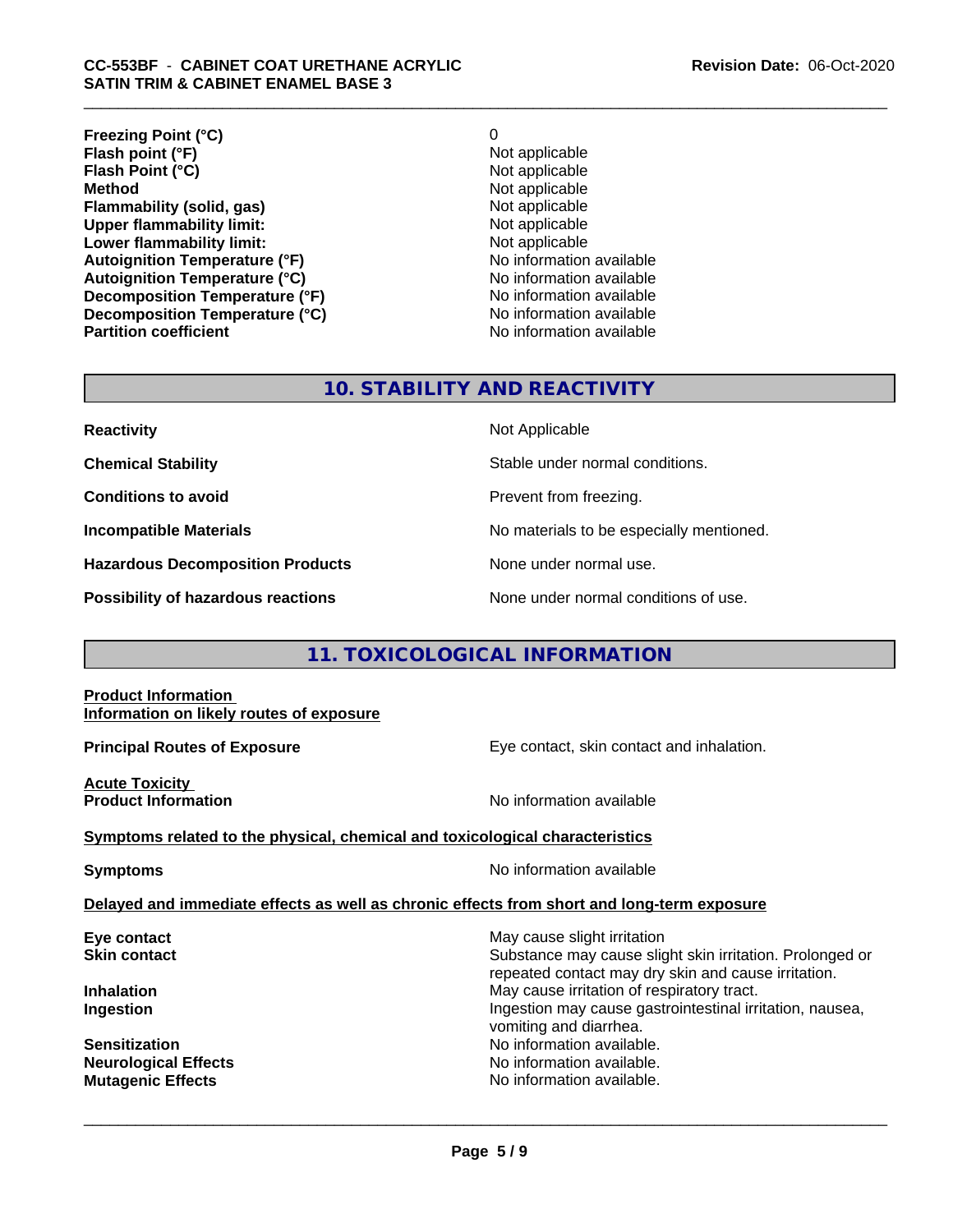| No information available. |
|---------------------------|
| No information available. |
| No information available. |
| No information available. |
| No information available. |
| No information available. |
| No information available. |
|                           |

**Numerical measures of toxicity**

**The following values are calculated based on chapter 3.1 of the GHS document**

#### **ATEmix (inhalation-dust/mist)** 233.4 mg/L

## **Component Information**

| Chemical name                  | Oral LD50             | Dermal LD50          | Inhalation LC50        |
|--------------------------------|-----------------------|----------------------|------------------------|
| Kaolin<br>1332-58-7            | > 5000 mg/kg (Rat)    | $>$ 5000 mg/kg (Rat) |                        |
| Titanium dioxide<br>13463-67-7 | $> 10000$ mg/kg (Rat) |                      |                        |
| Ammonia<br>7664-41-7           | $=$ 350 mg/kg (Rat)   |                      | $= 2000$ ppm (Rat) 4 h |

### **Chronic Toxicity**

#### **Carcinogenicity**

*The information below indicateswhether each agency has listed any ingredient as a carcinogen:.*

| <b>Chemical name</b>   | <b>IARC</b>                     | <b>NTP</b> |
|------------------------|---------------------------------|------------|
|                        | 2B<br>Possible Human Carcinogen |            |
| Titanium J<br>⊧dioxide |                                 |            |

• Although IARC has classified titanium dioxide as possibly carcinogenic to humans (2B), their summary concludes: "No significant exposure to titanium dioxide is thought to occur during the use of products in which titanium dioxide is bound to other materials, such as paint."

#### **Legend**

IARC - International Agency for Research on Cancer NTP - National Toxicity Program OSHA - Occupational Safety & Health Administration

**12. ECOLOGICAL INFORMATION**

# **Ecotoxicity Effects**

The environmental impact of this product has not been fully investigated.

# **Product Information**

# **Acute Toxicity to Fish**

No information available

### **Acute Toxicity to Aquatic Invertebrates**

No information available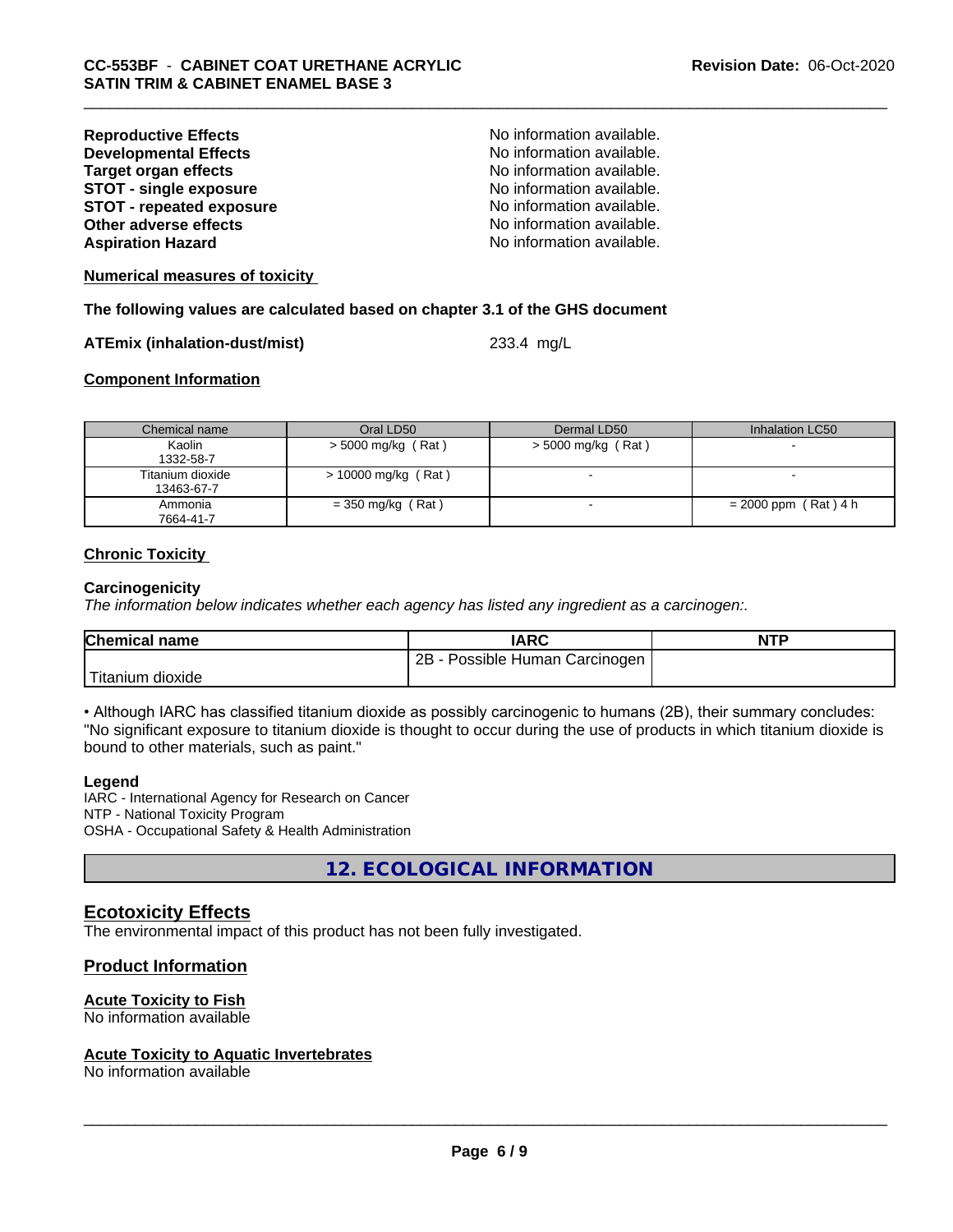## **Acute Toxicity to Aquatic Plants**

No information available

#### **Persistence / Degradability**

No information available.

#### **Bioaccumulation**

There is no data for this product.

### **Mobility in Environmental Media**

No information available.

#### **Ozone**

No information available

## **Component Information**

### **Acute Toxicity to Fish**

Titanium dioxide  $LC50:$  > 1000 mg/L (Fathead Minnow - 96 hr.)

## **Acute Toxicity to Aquatic Invertebrates**

No information available

#### **Acute Toxicity to Aquatic Plants**

No information available

**13. DISPOSAL CONSIDERATIONS**

**Waste Disposal Method Dispose of in accordance with federal, state, provincial,** and local regulations. Local requirements may vary, consult your sanitation department or state-designated environmental protection agency for more disposal options.

# **14. TRANSPORT INFORMATION**

| <b>TDG</b>         | Not regulated |
|--------------------|---------------|
| <b>ICAO / IATA</b> | Not regulated |
| <b>IMDG / IMO</b>  | Not regulated |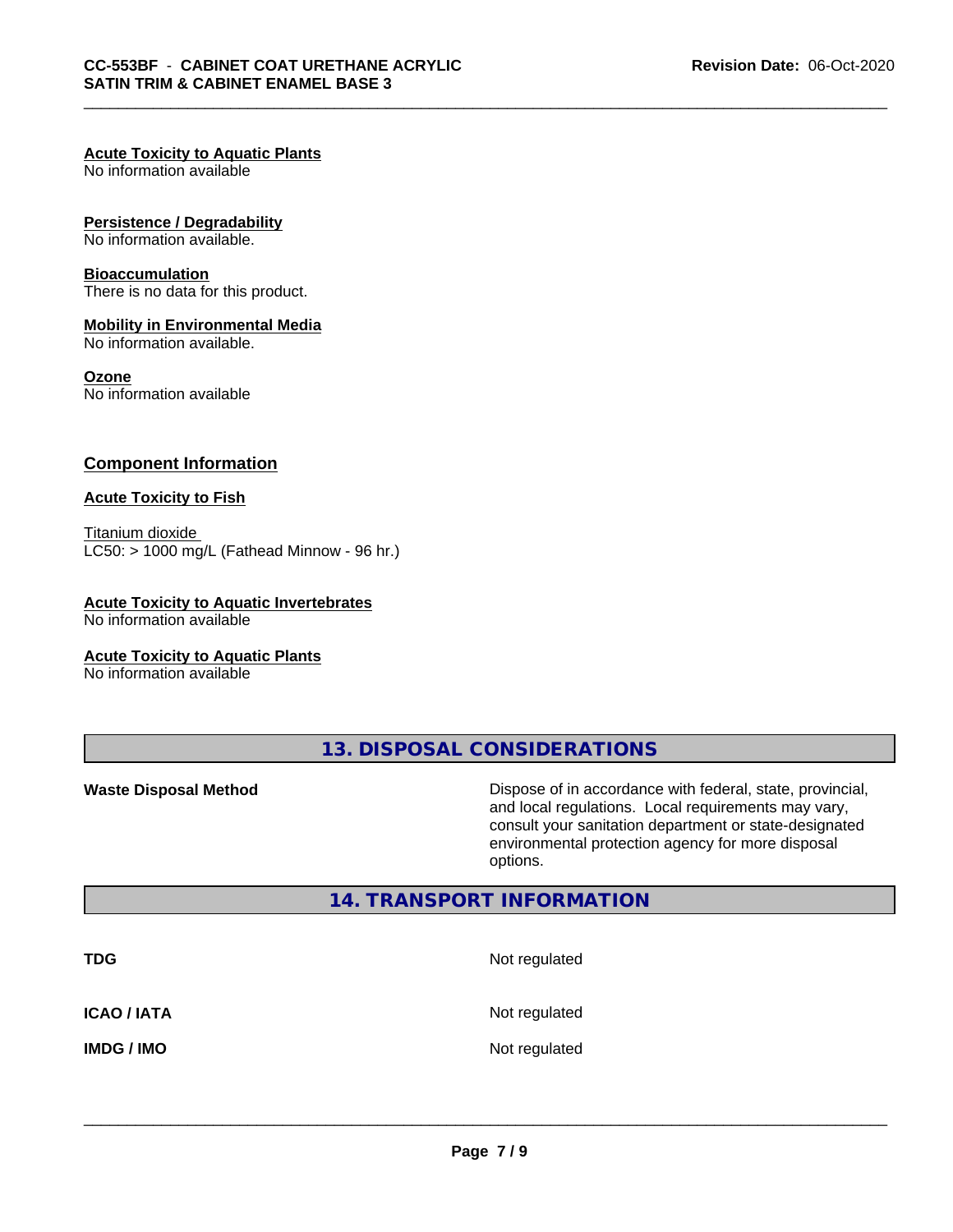# **15. REGULATORY INFORMATION**

# **International Inventories**

| <b>TSCA: United States</b> | Yes - All components are listed or exempt. |
|----------------------------|--------------------------------------------|
| <b>DSL: Canada</b>         | No - Not all of the components are listed. |
|                            | One or more component is listed on NDSL.   |

# **National Pollutant Release Inventory (NPRI)**

#### **NPRI Parts 1- 4**

This product contains the following Parts 1-4 NPRI chemicals:

| <b>Chemical name</b> | <b>CAS No.</b> | Weight-%             | <b>NPRI Parts 1-4</b> |
|----------------------|----------------|----------------------|-----------------------|
| Ammonia              | 7664-41-7      | 0.25%<br>- 0<br>∪. ∣ | _isted                |

#### **NPRI Part 5**

This product contains the following NPRI Part 5 Chemicals:

*None*

#### **WHMIS Regulatory Status**

This product has been classified in accordance with the hazard criteria of the Hazardous Products Regulations (HPR) and the SDS contains all the information required by the HPR.



*Note: The PPE rating has intentionally been left blank. Choose appropriate PPE that will protect employees from the hazards the material will present under the actual normal conditions of use.*

*Caution: HMISÒ ratings are based on a 0-4 rating scale, with 0 representing minimal hazards or risks, and 4 representing significant hazards or risks. Although HMISÒ ratings are not required on MSDSs under 29 CFR 1910.1200, the preparer, has chosen to provide them. HMISÒ ratings are to be used only in conjunction with a fully implemented HMISÒ program by workers who have received appropriate HMISÒ training. HMISÒ is a registered trade and service mark of the NPCA. HMISÒ materials may be purchased exclusively from J. J. Keller (800) 327-6868.*

 **WARNING!** If you scrape, sand, or remove old paint, you may release lead dust. LEAD IS TOXIC. EXPOSURE TO LEAD DUST CAN CAUSE SERIOUS ILLNESS, SUCH AS BRAIN DAMAGE, ESPECIALLY IN CHILDREN. PREGNANT WOMEN SHOULD ALSO AVOID EXPOSURE.Wear a NIOSH approved respirator to control lead